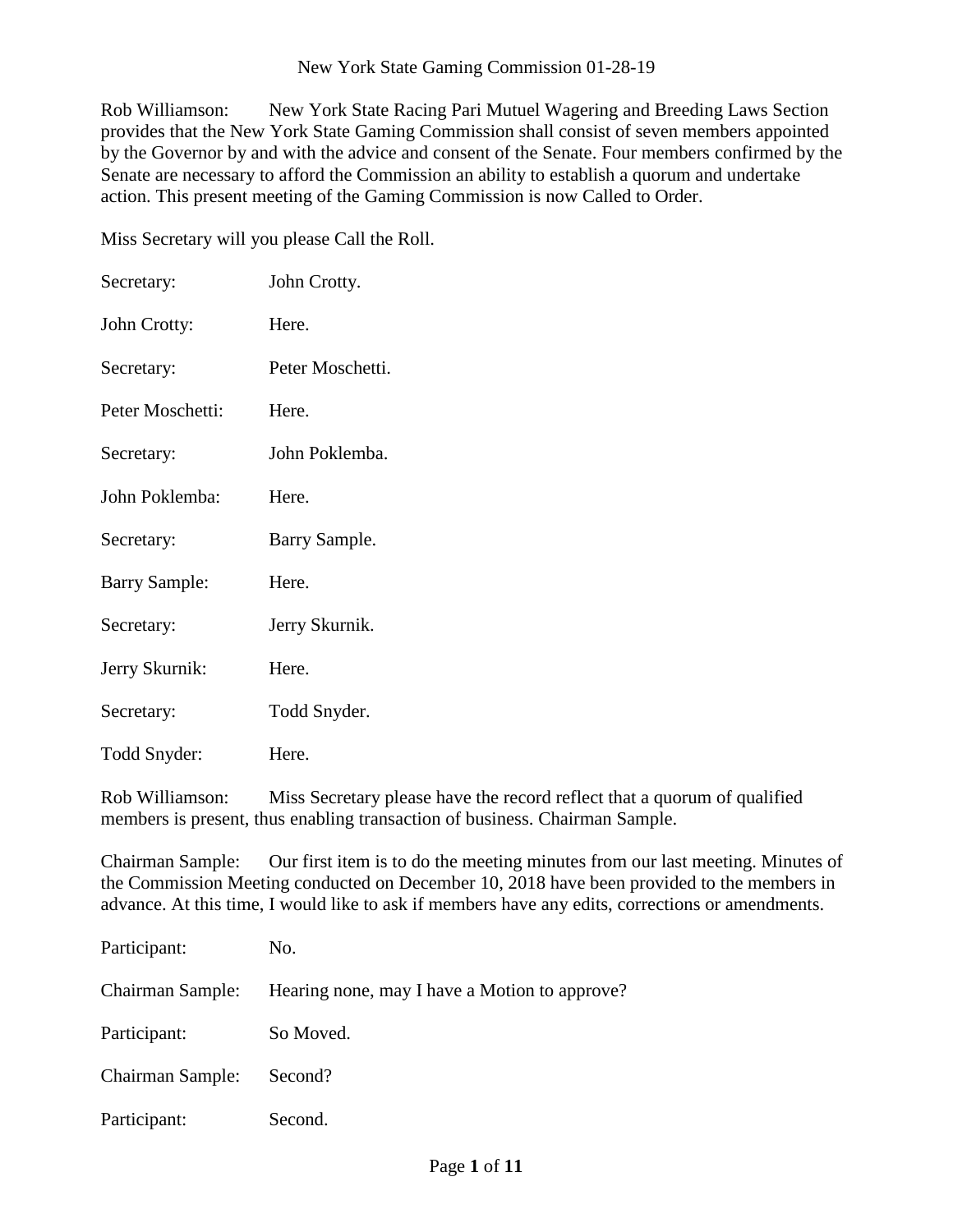Chairman Sample: All in favor?

Multiple: Aye.

Chairman Sample: Motion passes. The next item on the agenda is Rulemaking, New York State Racing Pari Mutuel Wagering and Breeding Law 104.19 authorizes the Commission to promulgate rules and regulations that it deems necessary to carry out its responsibilities. To that regard, the Commission will from time to time promulgate Rules and Rule Amendments Pursuant to the State Administrative Procedure Act. Today we have three items for consideration or reconsideration. Rob will you please outline the first item.

Rob Williamson: Certainly. Please recall at the meeting of December 10, 2018, the Commission gave Conditional Approval to the Adoption of a Proposed Rule that would add flexibility to the Thoroughbred Claiming Price Rule on a case-by-case basis for all or a portion of a race meeting while requiring the track to meet increased requirements to ensure the competitiveness, soundness and safety of the horses that enter any such races. Such Conditional Approval Adopted on a 5 - 0 vote provided that should a substantive comment be received before the close of business period, which was then set for the close of business on December  $17<sup>th</sup>$ , that staff would properly inform each Commissioner and suspend further administrative action. As you have each been informed, the Commission did receive a timely written comment, which necessitates supplemental consideration. Most of the comment received did not relate to the substance of the Proposed Rule and is therefore not considered germane as the commentator raised procedural concerns regarding the Process of Rule Consideration.

With respect to the substance of the Rule the commentator expressed the opinion that the Proposal should not be adopted asserting that the current Rule better protects horse safety. As discussed at the December  $10<sup>th</sup>$  meeting, staff believes that the Proposed Rulemaking appropriately balances competitive and safety concerns and contains adequate safeguards to ensure that the General Ratio Rule will be relaxed only when appropriate assurances of equine safety are obtained. Other than this most recent comment, no other substantive comment was received. Staff continues to recommend Adoption of this Rule Proposal.

Chairman Sample: Commissioners, any questions on the Adoption of the Rule regarding Purse to Price Ratio in Thoroughbred Claiming Races? Hearing none, may I have a Motion to Adopt this Rule?

| Participant:            | So Moved. Weren't we going to talk about this?                                        |
|-------------------------|---------------------------------------------------------------------------------------|
| Chairman Sample:        | We will.                                                                              |
| Participant:            | Okay good.                                                                            |
| Chairman Sample:        | Second?                                                                               |
| Participant:            | Wait, you want to Move the Rule before we talk about it?                              |
| <b>Chairman Sample:</b> | That is the comments on the Rule that has been Moved.                                 |
| Participant:            | So you put the Motion and then have discussion on the pending Motion?<br>Page 2 of 11 |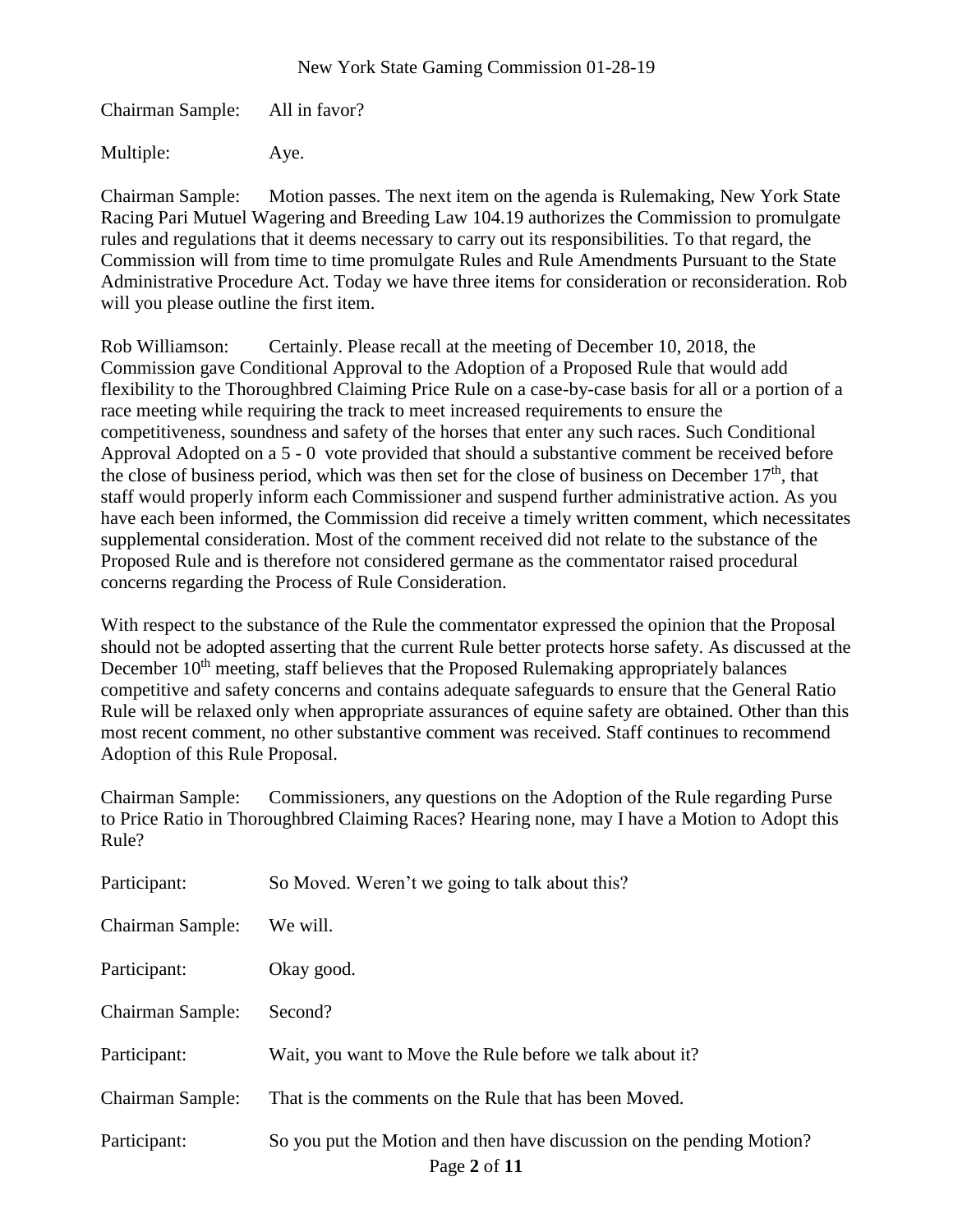| Chairman Sample: Yes. |                                                      |
|-----------------------|------------------------------------------------------|
| Participant:          | Second.                                              |
|                       | Chairman Sample: Okay. Any discussion on the Motion? |
| Participant:          | I believe there was.                                 |

Chairman Sample: Okay. We received public comment on the Purse to Price Ratio Rule and we are very appreciative of those comments. We also acknowledge that it is inherent in horse racing that there is risk involved in that activity. As a result, today the condition based upon the recommendations of Dr. Scott Palmer, the State Equine Medical Director, is giving Conditional Approval to the Purse to Price Ratio Rule. The Commission directs staff and Dr. Palmer to exercise discretion in the implementation of this rule on a race-to-race basis. Staff is also directed to document results and report to the Commission at our May 2019 meeting in respect to the observed results in relation to any relaxation of the Rule that staff has approved. Does anyone else have any additional comments?

| Participant:     | No.                                    |
|------------------|----------------------------------------|
| Chairman Sample: | Any further discussion to the Motion?  |
| Participant:     | No.                                    |
| Chairman Sample: | All in favor?                          |
| Multiple:        | Aye.                                   |
| Chairman Sample: | Any opposed? Motion passes, next item. |

Rob Williamson: The Commission consideration has Proposed Rulemaking to allow necessary Regulatory changes to be effective to Prevent Operational Cessation of Cash4Life. Cash4Life is an existing Lottery Board Game offered by nine states wherein players pick five ball numbers from one to sixty in the main field plus one number from a secondary field of one to four. The operational aspects of Cash4Life are controlled by an agreement among the participating states. New York has offered Cash4Life since June 2014. The participating states have advanced Rule Proposals changing the frequency of the drawings from two per week to daily and adjusting the description of the maximum length of subscription accordingly. These changes will take effect for the July 1, 2019 drawing. New York will need to conform its rules to the group's rules in order to continue to offer the game. The Division of Lottery anticipates that offering Cash4Life daily will provide incremental revenue to education.

In addition to the frequency and subscription changes, several technical changes are proposed for clarity and consistency. Staff recommends that the Commission authorize the proposal of this rulemaking.

Chairman Sample: Commissioners, any questions on the Proposed Amendment to the Cash4Life rules? May I have a Motion to approve?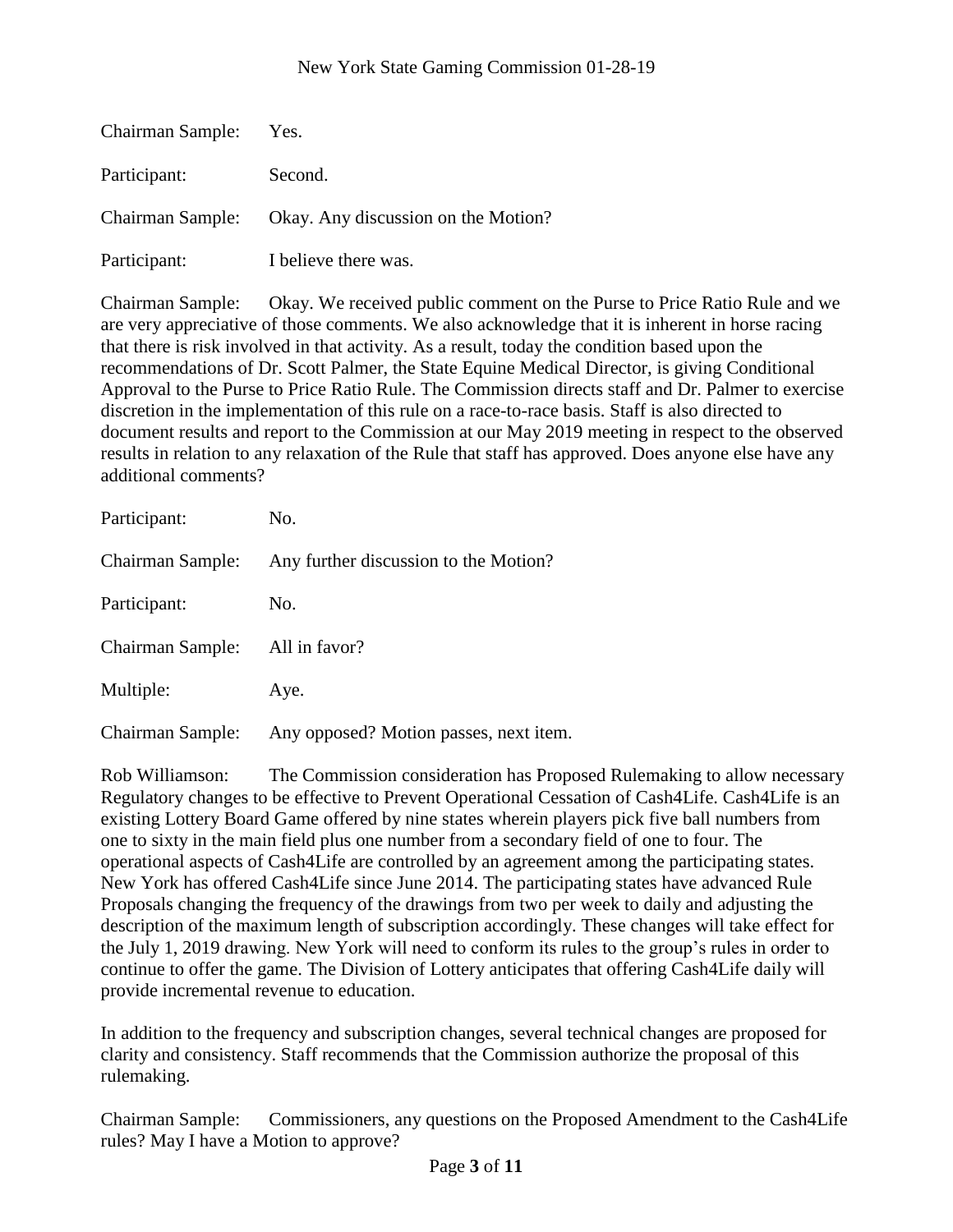| Participant:     | So Moved.                  |
|------------------|----------------------------|
| Chairman Sample  | Second?                    |
| Participant:     | Second.                    |
| Chairman Sample: | All in favor.              |
| Multiple:        | Aye.                       |
| Chairman Sample: | Motion carries. Next item. |

Rob Williamson: For Commission consideration is a Proposal to Enable Sports Wagering as an Authorized Game Pursuant to Article 13 of the Racing Pari Mutuel Wagering and Breeding Law. The intention of these rules was to provide a solid regulatory structure that would enable the four facilities to get running as soon as practical with the concept that novel or unique concepts and ideas can be visited at a future date. The proposed Regulations seek to protect the integrity of wagering and underlying contests and ensure the sports wagering remains within the scope of activity the Legislature authorized. These Regulations set forth a similar regulatory framework as those in states that regulate sports wagering presently. The Proposal is also consistent with the existing Commission authority related to Licensed Commercial Casinos.

The Proposal contains definitions applicable to sports wagering and addresses such items as licensing; lounge and system requirements; wager types; pool integrity; compliance and responsible gaming elements. A pre-proposal draft of these rules was shared with various interested constituencies and their comments where staff determined relevant have been incorporated. Staff recommends that the Commission authorize the Proposal of this Rulemaking. Should the Commission Propose these Rules, all interested parties will have sixty days for public comment following the publication in the *State Register*.

Chairman Sample: Any questions on the Proposal of Rules regarding Sports Wagering? Hearing none, may I have a Motion?

| Participant:     | So Moved.     |
|------------------|---------------|
| Chairman Sample: | Second?       |
| Participant:     | Second.       |
| Chairman Sample: | All in favor? |
| Multiple:        | Aye.          |

Chairman Sample: Motion carries. Next. Our next item on the agenda is adjudications, today; we have six items for adjudication. Rob.

Rob Williamson: On February 2, 2019, the Bureau of Licensing denied the application of Jamal Stokes for a Casino Key Employee license as a count room shift manager at Resorts World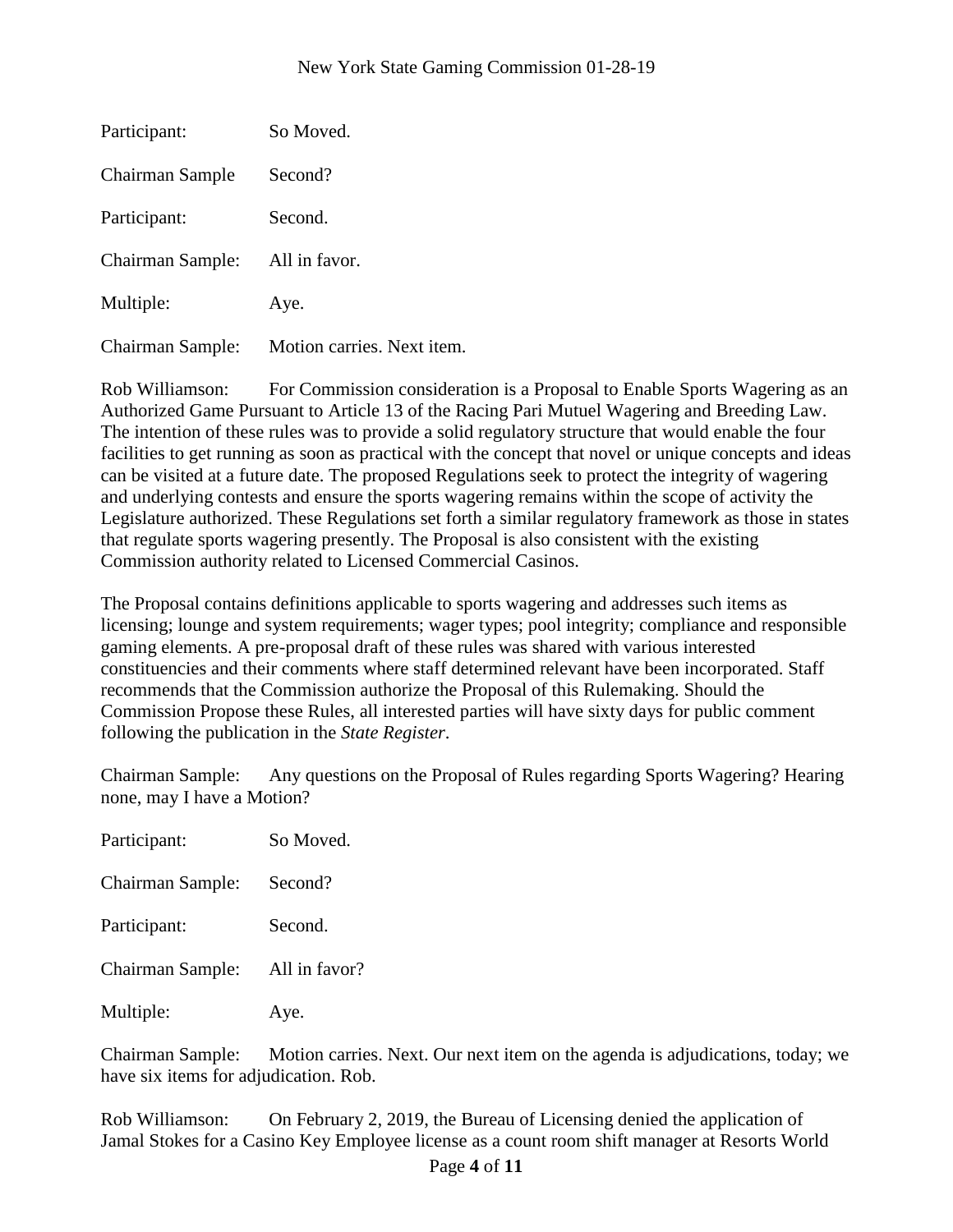Casino, Catskills. Citing Racing Pari Mutuel Wagering and Breeding Law § 1318 1A and C which provides that the applicant must prove qualification by clear and convincing evidence and disqualification on the grounds of the conviction of the applicant of any offense in any jurisdiction which is or would be a felony or other crime involving public integrity, embezzlement, theft, fraud or perjury. Mr. Stokes requested a hearing, which was conducted on August  $24<sup>th</sup>$ . The Hearing Officer submitted a report to the Commission Secretary recommending that the License denial be upheld. The Commission considered this matter at a meeting conducted pursuant to the judicial or quasi-judicial proceedings exemption of the New York Public Officers Law § 108.1.

Chairman Sample: The Commission duly deliberated and considered this matter and determined upon a 6-to-0 vote to sustain the Hearing Officers report and recommendations. Next case.

Rob Williamson: On May 18, 2018, the Bureau of Licensing issued a Notice of License Suspension and ordered the immediate temporary suspension of the Lottery Sales Agent License of S&S Grocery Mart, Inc., which does business as Four Corners Convenience at 403 Merrick Road, in Oceanside. The Notice informed S&S that the Suspension was for fraud, deceit, misrepresentation or conduct prejudicial to the public confidence in the State Lottery. The Notice stated that there was evidence of tampering with instant tickets and that the suspension could become a revocation and loss. S&S requested a hearing.

A subsequent Notice of Hearing further alleged that a then co-owner of S&S had scratched unsold instant lottery tickets in a manner not noticeable to customers and then sold losing ticket to customers. S&S requested a hearing, which was conducted on November  $30<sup>th</sup>$ . The Hearing Officer submitted a report to the Commission's Secretary dated December  $10<sup>th</sup>$ . The Hearing Officer recommended that the license be revoked and that the period of the Date of Suspension to the Commission's decision be a Suspension of the License. The Commission considered this matter at a meeting conducted Pursuant to the judicial or quasi-judicial proceedings exemption of New York Public Officers Law § 108.1.

Chairman Sample: The Commission duly deliberated and considered this matter and determined upon a 6-to-0 vote to sustain the Hearing Officers report and recommendations. Next case please.

Rob Williamson: On June 6, 2018, the Bureau of Licensing issued three Notices of License Suspension and ordered the immediate temporary suspension of the Lottery Sales Agent License of Sanam Petroleum Corporation, which does business as Bloomingburg Mobil at 154 Main Street in Bloomingburg. BP-BAPS Enterprises, Inc., which does business as Fair Oaks General Store at 355 Bloomingburg Road in Middletown and Harguru Nanek Petroleum Corporation, which does business as Goshen Mobil at 399 Greenwich Avenue in Goshen. The respective Notices informed each licensee that the suspension was for fraud, deceit, misrepresentation, or conduct prejudicial to the public confidence in the State Lottery. Each Notice also stated that there was evidence of tampering with instant tickets. A Consolidated Notice of Hearing was subsequently issued, joining the three matters due to their common facts and ownership of each by a single individual, Manajurjit [ph] Singh.

Further, the Consolidated Notice alleged that unsold instant lottery tickets were scratched in a manner not noticeable to customers and then losing tickets were sold to customers. Additionally the Notice stated that each of the single licensees had failed to pay money due to the State Lottery. The Notice stated that the Suspension could become a revocation unless licensees requested a hearing.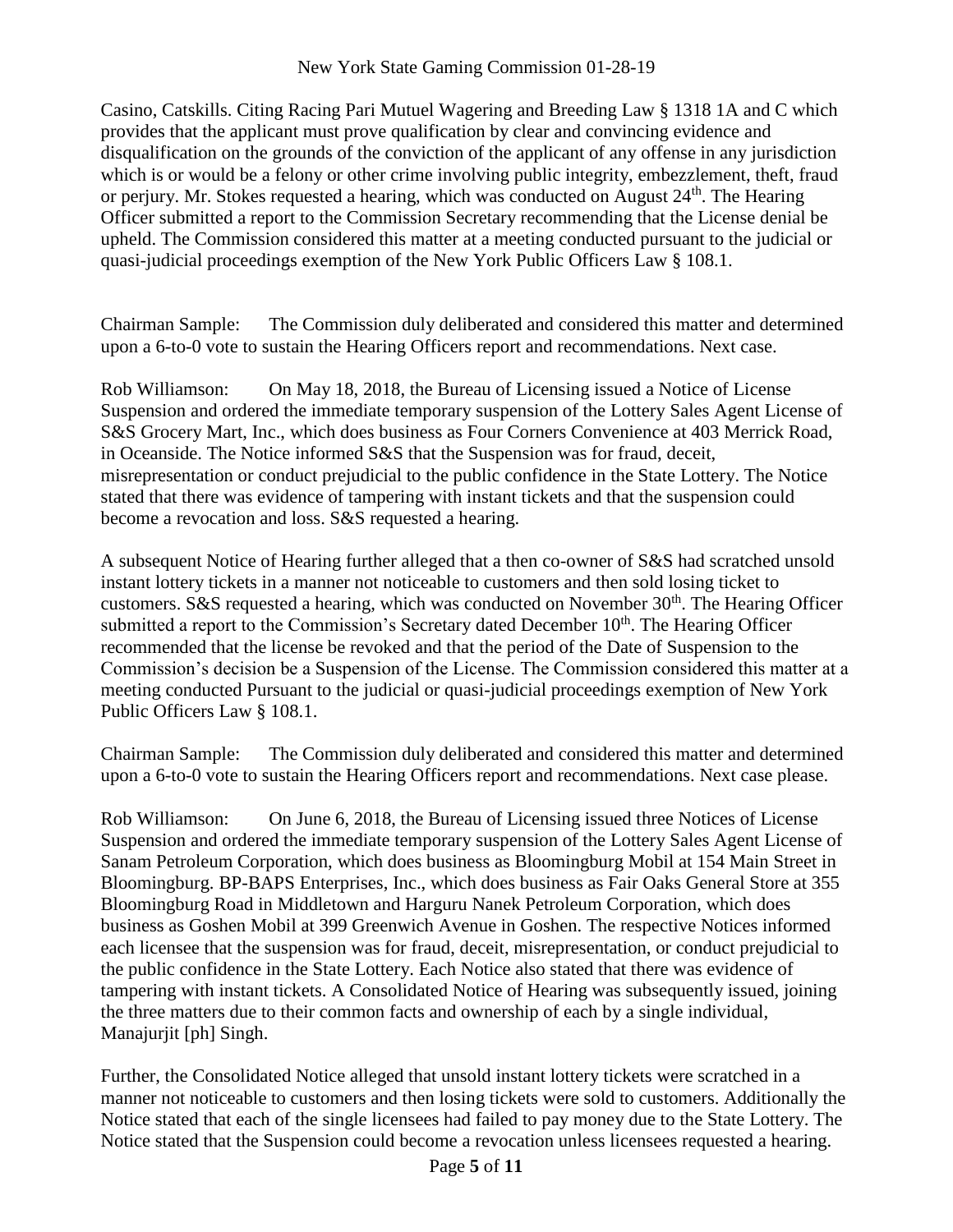Mr. Singh requested a hearing thus a hearing was conducted on September  $26<sup>th</sup>$ . Hearing Officer submitted a report to the Commission Secretary recommending that the Agents license be revoked and that the period of suspension to the date of Commission's Decision be a Suspension of the License. The Commission considered this matter at a meeting conducted pursuant to the judicial or quasi-judicial proceedings exemption of the New York Public Officers Law § 108.1.

Chairman Sample: For clarity and avoidance of any confusion, we are going to address each of these matters individually and there are three altogether. With respect to the matter of Sanam Petroleum Corp., the Commission duly deliberated and considered this matter and determined upon a 6-to-0 vote to sustain the Hearing Officers report and recommendations while clarifying that the Hearing Officers report and recommendations applies to the license individually.

With respect to the matter of BP-BAPS Enterprise, Incorporated, the Commission duly deliberated and considered this matter and determined upon a 6-to-0 vote to sustain the Hearing Officers Report and recommendation while clarifying that the Hearing Officer report and recommendations applies to this license individually.

With respect to the matter of Harguru Nanek Petroleum Corporation, the Commission duly deliberated and considered this matter and determined upon a 6-to-0 vote to sustain the Hearing Officers Report and recommendation that applies to this license individually.

Do you want to do the final case please?

Rob Williamson: Certainly. In September and October of 2017, the Bureau of Licensing issued four Notices of License Suspension each ordering the immediate temporary suspension of lottery sales Agent License of Third Avenue Deli and Grille Corporation, which conducts business at 7702 Third Avenue in Brooklyn. Two of the Notices dated September 15<sup>th</sup> and 29<sup>th</sup>, cited reported sales of cigarettes without the required tax stamps and related arrests. Three of the Notices dated September  $22<sup>nd</sup>$ ,  $29<sup>th</sup>$  and October 13<sup>th</sup> advised Third Avenue Deli that it was suspended pursuant to Tax Law § 1607 and Commission Rule 5001.19 because of a failure to remit funds due to the lottery. Each of the Notices stated that the suspension would become a revocation unless Third Avenue Deli requested a hearing. After a hearing was requested, the Commission Office of Counsel Moved for Summary Judgement. The Commission considered this matter at a meeting conducted pursuant to the judicial or quasi-judicial proceedings exemption of the New York Public Officers Law § 108.1.

Chairman Sample: The Commission duly deliberated and considered this matter and determined upon a 6-to-0 vote to grant the Motion of Summary Judgement and based upon the facts established by the Motion papers, found that the lottery sales agent's license should be revoked. The findings and Order will be forthcoming.

The next item of business is Consideration of the Application of MGM Yonkers, Inc. to conduct harness racing, simulcasting and account wagering on horse racing and video lottery gaming at Yonkers Raceway and to consider a material debt transaction should MGM Yonkers be approved. Rob.

Rob Williamson: On May 29, 2018, MGM Resorts International announced that it intended to pursue the purchase of Yonkers Race Incorporation and its affiliated entities and assume operational control of the Empire City Casino and Yonkers Raceway. Yonkers Race Incorporation is the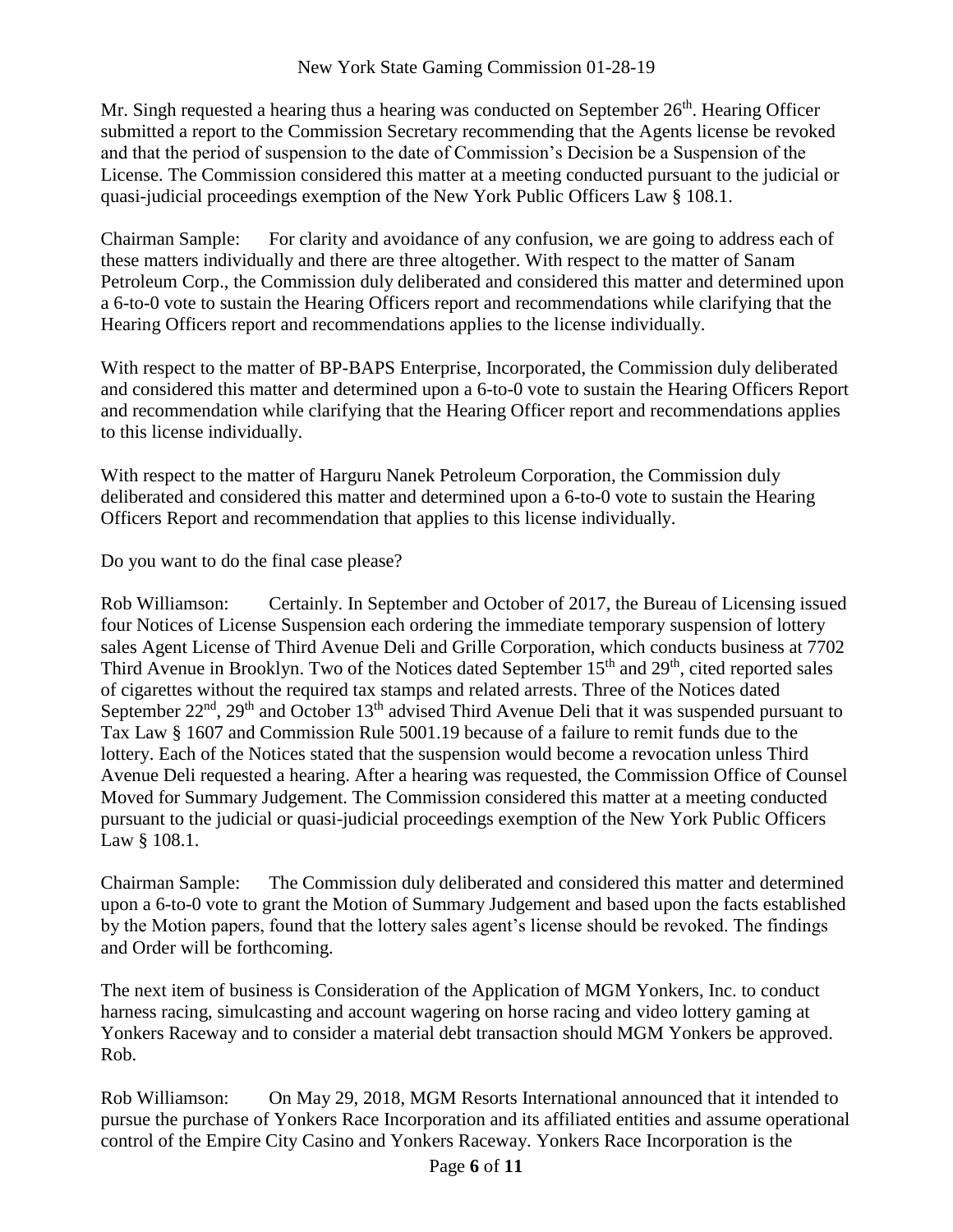licensed video lottery gaming agent of Empire City but is also the licensed operator of the Harness Track at Yonkers Raceway.

As Chairman Sample mentioned, MGM is seeking Commission approval for its applications to conduct harness racing, simulcasting and account wagering in calendar year 2019 and to conduct video lottery gaming. MGM is also seeking approval of a related material debt transaction in connection to the financing of the transaction. The Division of Racing examined all filings to ensure that the required Statutory and Regulatory elements related to the annual licensing application were satisfied. They also examined all simulcast agreements. The Division advises that no material illustrated grounds reasonably sufficient to deny licensure for any entity that applied in connection with this transaction.

With respect to the licensing process, the Bureau of Licensing reviewed applications for each of the entities and associated persons required to be licensed in connection with this transaction. For principal management employees, the license application and associated Federal and State fingerprint card returns were examined. No application illustrated grounds reasonably sufficient to deny licensure or suitability to any person or entity that has applied in connection with this transaction.

Finally, the Office of Counsel examined the sufficiency of the number of race states applied for. A Request for Waiver of Distributing Purse Checks within 72-hours of being earned, concentrated animal feeding operations documentation, stall application material, voluntary exclusion policies, the total  $[00:19:44]$  security plan and compliance with the acceptance and/or cashing of electronic benefit transfer devices. All required elements were deemed approved or in substantial compliance with the Statutory or Regulatory Requirements.

The first item for consideration is MGM Yonkers request for approval of its applications to conduct harness racing in 2019. Such licenses applied for and considered annually. Staff has reviewed this application and has found the application to be substantially complete. Staff recommends the Commission approve MGM Yonkers 2019 Racetrack License application. I would also like to note that the Commission received no correspondence from the public regarding this transaction.

Chairman Sample: Commissioners, any questions on the approval of the request by MGM Yonkers to approve their licensing application to conduct harness racing in 2019 as of the date of the purchase transaction closes?

| Participant:     | None.                           |
|------------------|---------------------------------|
| Chairman Sample: | No questions.                   |
| Participant:     | None.                           |
| Chairman Sample: | May I have a Motion to approve? |
| Participant:     | So Moved.                       |
| Chairman Sample: | Second?                         |
| Participant:     | Second.                         |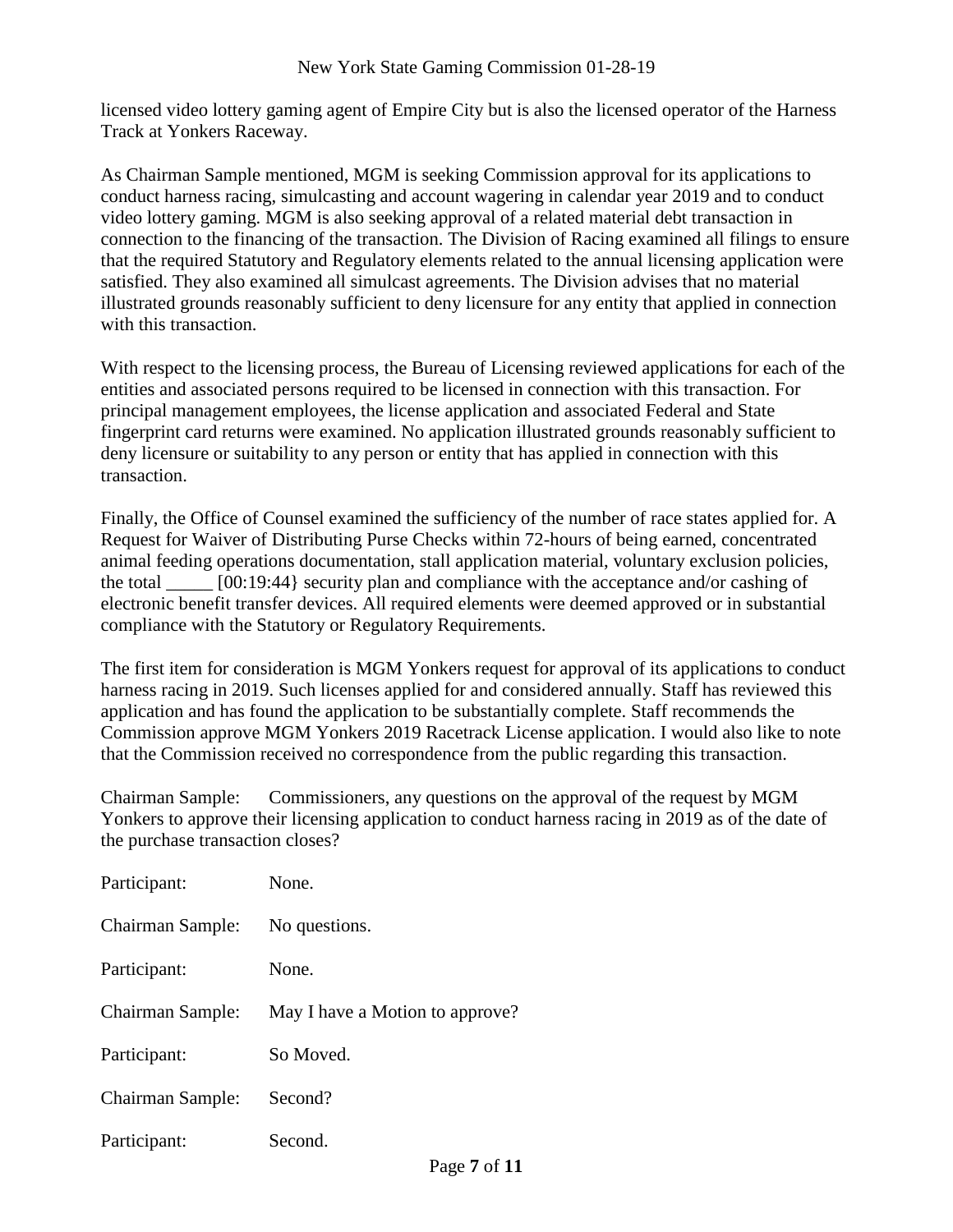| Chairman Sample: | Any discussion on the Motion? All in favor. |
|------------------|---------------------------------------------|
| Multiple:        | Ave.                                        |

Chairman Sample: Any opposed? Motion carries.

Rob Williamson: The second item for consideration is MGM Yonkers request for approval of its applications to conduct simulcasting and account wagering on horse racing in 2019. Such licenses are applied for and considered annually. Staff has reviewed these applications and found the applications to be substantially complete. Staff recommends that the Commission approve the MGM Yonkers 2019 Simulcasting and Account Wagering license application. I would also like to note that the Commission received no correspondence from the public regarding this transaction.

Chairman Sample: Commissioners any questions on the Approval of the request by MGM Yonkers to approve their licensing application to conduct simulcast and account wagering in 2019 as of the date of the purchase transaction closing.

| Participant:     | No sir.                                   |
|------------------|-------------------------------------------|
| Chairman Sample: | No, questions. May I have a Motion?       |
| Participant:     | So Moved.                                 |
| Chairman Sample: | Second?                                   |
| Participant:     | Second.                                   |
| Chairman Sample: | All in favor.                             |
| Multiple:        | Aye.                                      |
| Chairman Sample: | Motion carries. Next item, video lottery. |

Rob Williamson: As a point of background video lottery gaming is statutorily permitted at Yonkers Raceway. MGM Yonkers has applied for a video lottery gaming license and requests the issuance of an operation certificate to conduct video lottery gaming at Yonkers Raceway as an agent for the State pursuant to Commission Rules. Video lottery gaming operations are presently conducted at the premises with Yonkers Race Incorporation as the State's video lottery agent. MGM Yonkers has formally represented to the Commission that it intends to maintain the internal controls, policies, procedures and game floor layout already in operation. As such, the Gaming Division concluded that such documents and layout remain satisfactory. In connection with MGM Yonkers request for the issuance of an operation certificate the Gaming Division, Bureau of Finance and Administration and the Office of Counsel reviewed a wide variety of materials and supporting documentation including: a jobs compendium; internal control procedures regarding the operation of video lottery gaming activity; procedures and policies regarding the conduct and operation of video lottery gaming; financial controls; marketing allowance procedures; controls to assure compliance with underage gaming prohibition; alcoholic beverages; firearms and excluded persons; responsible gaming and the acceptance of public assistance requirements and surveillance and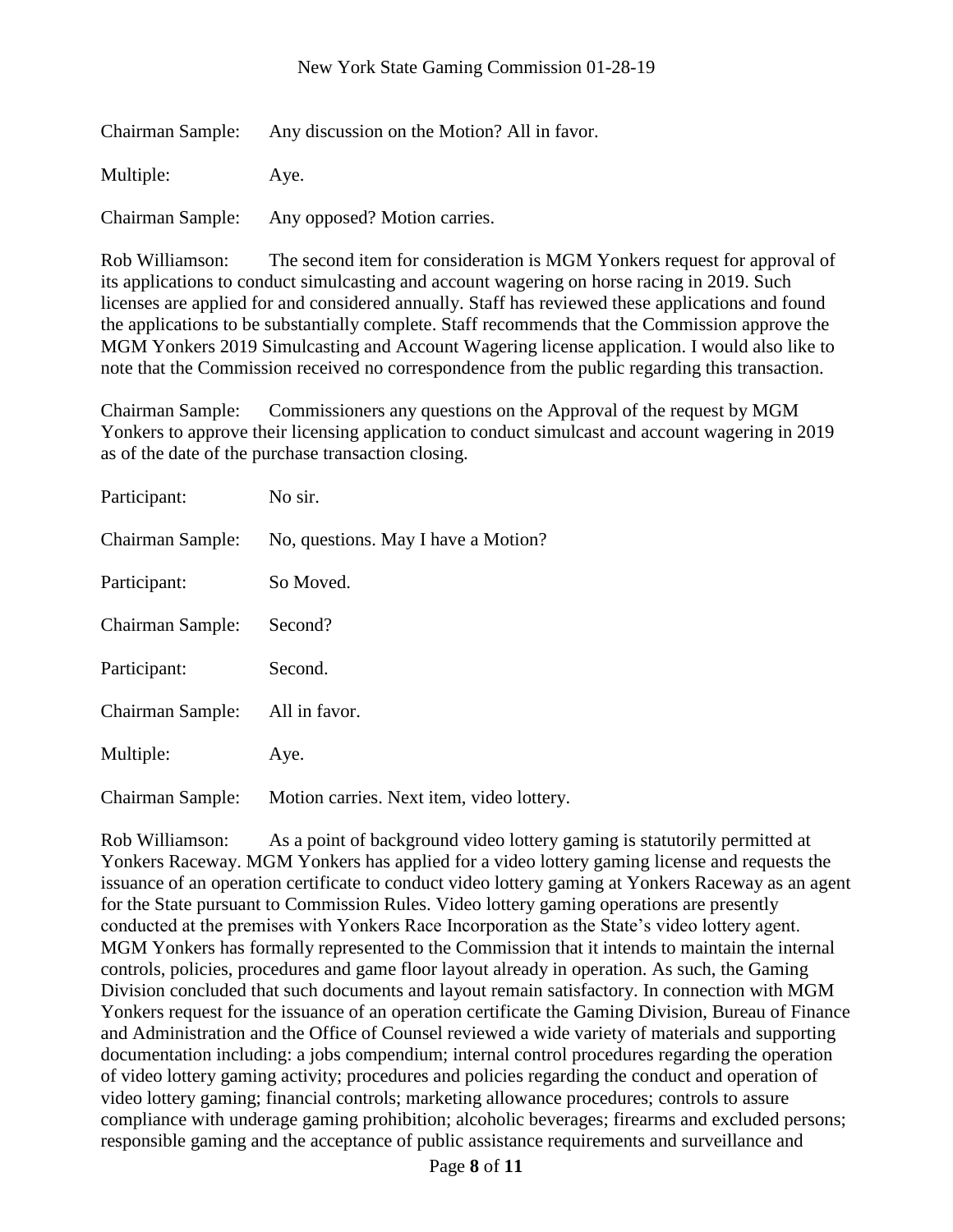security controls. All elements were deemed approved or in substantial compliance with Statutory or Regulatory Requirements.

Additionally review of the documentation and materials provided by MGM Yonkers to the Bureau of Finance and Administration has been found adequate to establish the financial stability of MGM Yonkers pursuant to Commission Rules. With respect to the licensing process, the Bureau of Licensing reviewed the applications and Federal and State fingerprint returns for all principals of MGM Yonkers and all parent and holding companies. A full and complete background investigation on each application was also conducted. No application illustrated grounds reasonably sufficient to deny licensure or suitability to any person or entity that is applied in connection with this transaction.

That brings us to the third item for consideration, MGM Yonkers request for a video lottery gaming license and issuance of an operation certificate. Commission staff recommends the issuance of a video gaming license and an operation certificate to MGM Yonkers dated as of the date of the purchase transaction closure. I would also like to note that the Commission received no correspondence from the public regarding this transaction.

Chairman Sample: Any questions from anyone on the Approval of the Request MGM Yonkers to approve their licensing application to conduct video lottery gaming at Yonkers Raceway and issuance of an operation certificate as of the date of the purchase transaction closing. Any questions?

| Participant:            | No                   |
|-------------------------|----------------------|
| Chairman Sample:        | May I have a Motion? |
| Participant:            | So Moved.            |
| Chairman Sample:        | Second?              |
| Participant:            | Second.              |
| <b>Chairman Sample:</b> | All in favor.        |
| Multiple:               | Aye.                 |
| Chairman Sample:        | Motion passes. Next. |

Rob Williamson: The fourth and last item for consideration is MGM Yonkers seeks approval of the anticipated debt transactions involved in the anticipated merger transaction and of related acquisition of real property and interest. Presently Yonkers Raceway Corporation is the borrower of a \$270M syndicated loan consisting of a first lien credit agreement, first lien collateral agreement, first lien pledge agreement, and first lien guarantee. Yonkers Raceway Corporation mortgaged the Round Lessee Interest in the Ground Leasehold Estate as collateral to the Industrial Development Agency of the City of Yonkers securing the payments in lieu of taxes and ancillary amounts owed the City of Yonkers as part of a pilot program.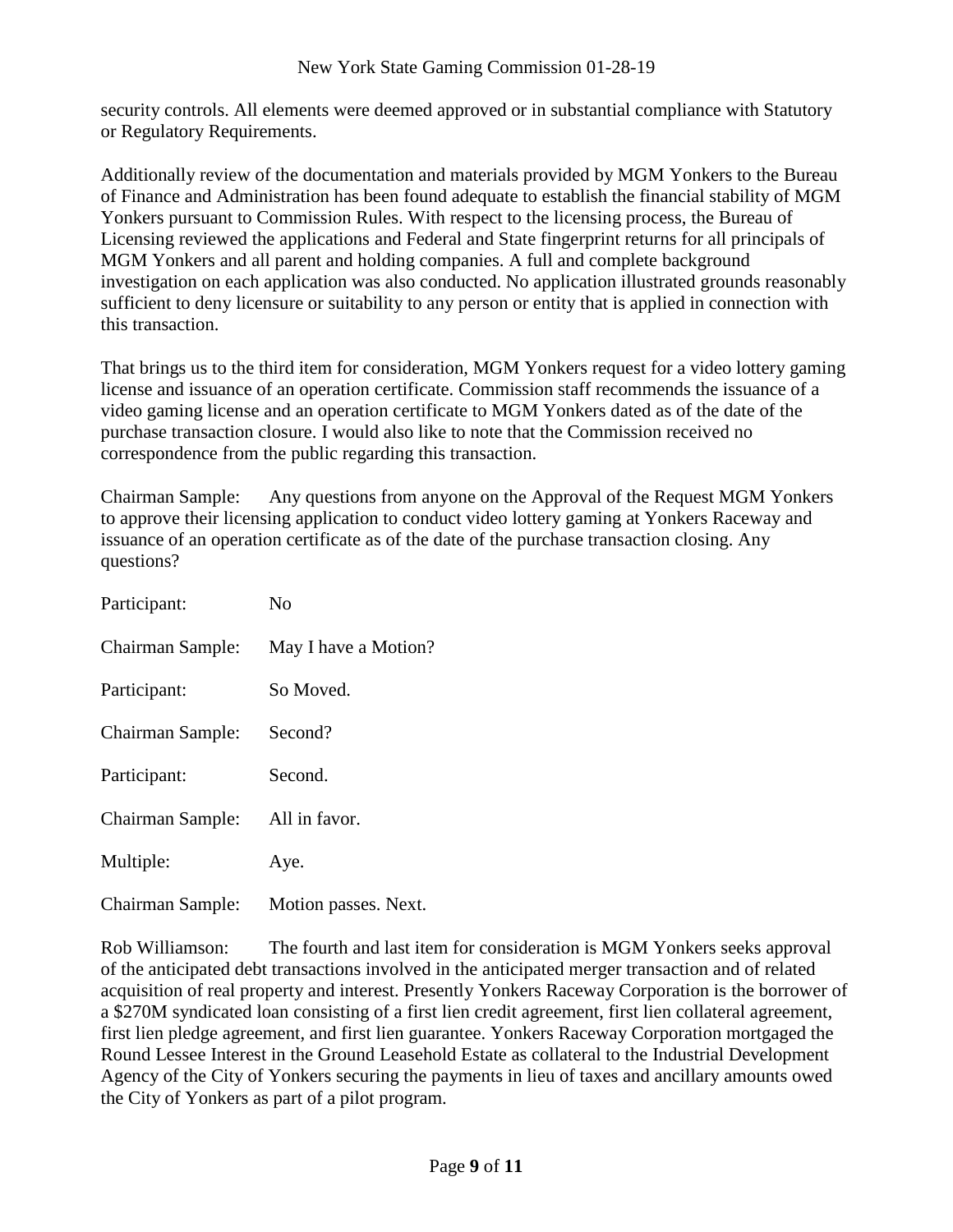In 2017, Yonkers Raceway Corporation sought and received Commission approval to refinance a \$274.3M of existing debt specifically a \$214.3M first lien term loan and a \$60M second lien term loan for a \$270M syndicated loan. The Commission approved that transaction. Upon closing, the existing \$270M credit mortgage will be assigned to a bridge lender and extinguished through the Debts Inclusion and an existing revolving line of credit issued to MGM Growth Properties Operating Partnership, LP by numerous lending institutions with Bank of America as administrative agent. The Commission has been advised that the revolving line of credit will not include real property associated with the video lottery gaming facility or the racetrack as collateral. At the conclusion of the material debt transaction, the existing parcel will be subdivided with control dependent upon mortgage document and easements allowing the use of the properties and other amenities by the video lottery gaming facility and racetrack. The Commission Counsel's Office also requested final property transfer documents for review and will provide an updated position if review alters control and use.

The staff recommends the Commission approve the MGM Yonkers material debt transaction involved in the anticipated merger transaction and the related acquisition of real property and interests.

Chairman Sample: Commissioners, any questions on the approval of the request by MGM Yonkers to approve their material debt transaction involved in the anticipated merger transaction and of the related acquisition of real property and interest. Any questions? May I have a Motion?

| Participant:     | So Moved.     |
|------------------|---------------|
| Chairman Sample: | Second?       |
| Participant:     | Second.       |
| Chairman Sample: | All in favor. |
| Multiple:        | Aye.          |

Chairman Sample: Motion carries. There was a lot of work done by staff from the various parties involved and from the Gaming agency and we would like to thank them for all their time and effort. Today is a culmination of several months' work that was put into this enterprise. We would also like to thank the Rooney Family for the many years that they have contributed to the health of the harness racing industry in the State and the work that is done at Yonkers Raceway. Also, congratulate MGM Resorts International and MGM Yonkers and welcome them to the State of New York. Thank you.

Our next item on the agenda is Old Business; does anyone have any Old Business? Do we have any New Business? As a New Business item we are in a transition from transitioning back between Rob Williamson's return to the Agency from an assignment that he had for over a year, a year and a half, we welcome him back. At the same time we would like to thank Ron Oakrum [ph] and I think I speak for all the Commissioners, for stepping up to the plate, giving us guidance, giving us direction and also steering the ship through some very awkward and difficult times. He should be commended for that service. He has agreed to stay with us for we hope a long period of time, but he hopes a short period of time, but we will get through that. I guess the next item on the...